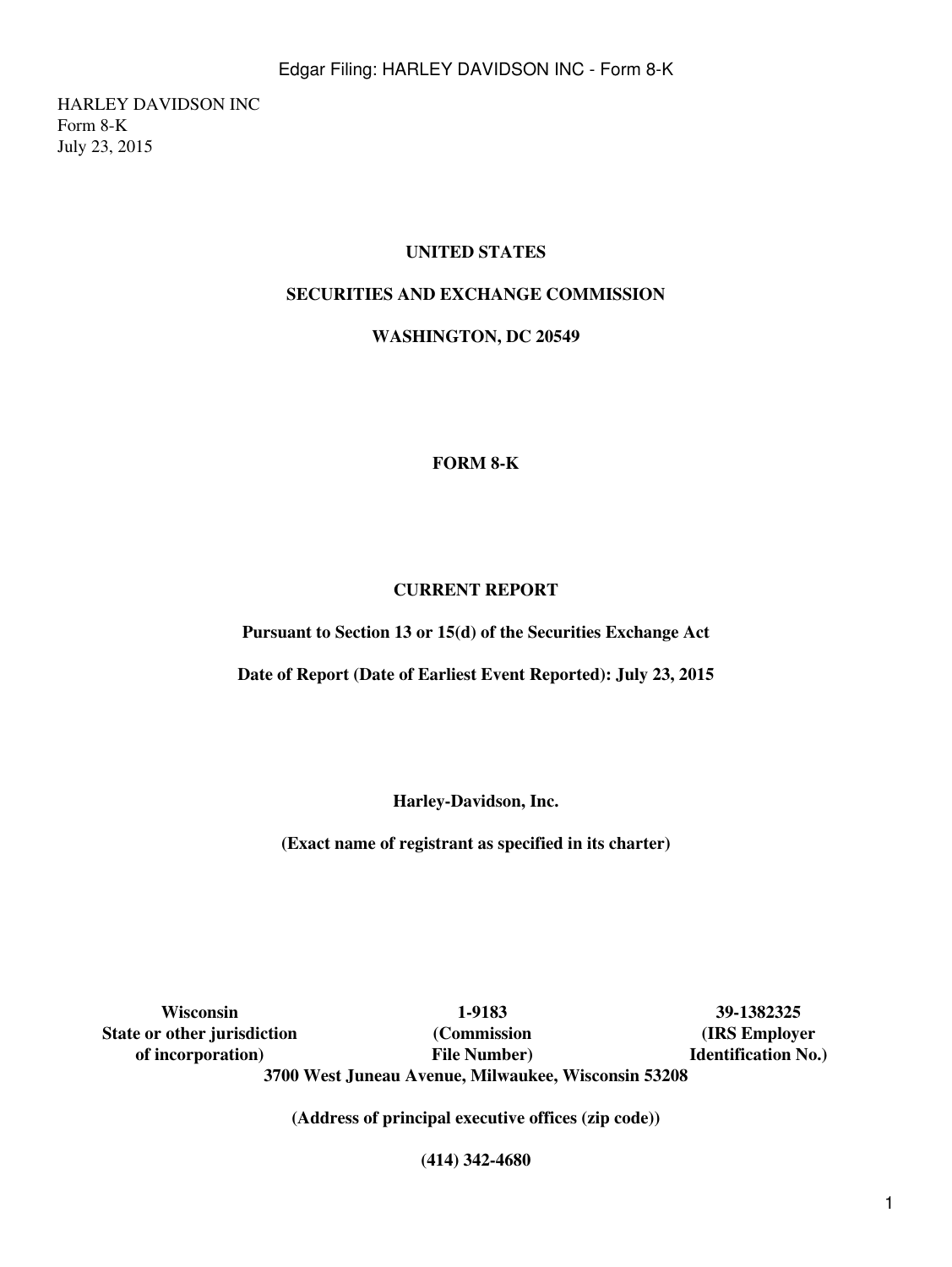# Edgar Filing: HARLEY DAVIDSON INC - Form 8-K

#### (Registrant s telephone number, including area code)

## **Not Applicable**

#### **(Former name)**

Check the appropriate box below if the Form 8-K filing is intended to simultaneously satisfy the filing obligation of the registrant under any of the following provisions (see General Instruction A.2 below):

- ¨ Written communications pursuant to Rule 425 under the Securities Act (17 CFR 230.425)
- ¨ Soliciting material pursuant to Rule 14a-12 under the Exchange Act (17 CFR 240.14a-12)
- ¨ Pre-commencement communications pursuant to Rule 14d-2(b) under the Exchange Act (17 CFR 240.14d-2(b))
- ¨ Pre-commencement communications pursuant to Rule 13e-4(c) under the Exchange Act (17 CFR 240.13d-4(c))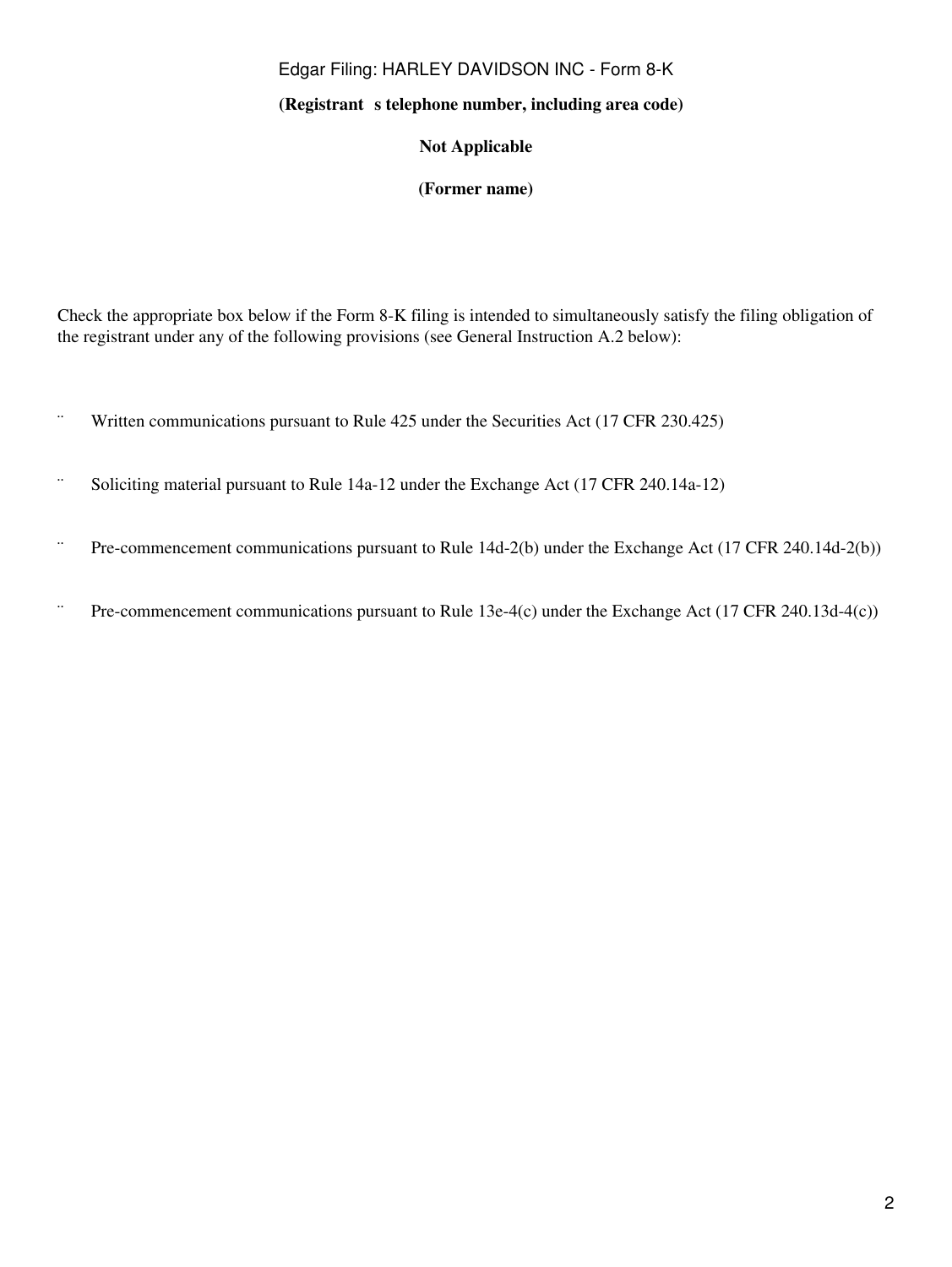#### Item 8.01. Other Events.

For purposes of Harley-Davidson, Inc. s (the Company s) registration statement on Form S-3 (Registration No. 333-202491) (the Registration Statement), the Company s computation of the Ratio of Earnings to Fixed Charges for the three month period ended March 29, 2015 is filed herewith as Exhibit 12 and is incorporated by reference into this Current Report on Form 8-K and the Registration Statement.

#### Item 9.01. Financial Statements and Exhibits.

- (a) Not applicable.
- (b) Not applicable.
- (c) Not applicable.
- (d) Exhibits. The following exhibit is being filed herewith:
	- (12) Computation of the Ratio of Earnings to Fixed Charges for the three month period ended March 29, 2015.

2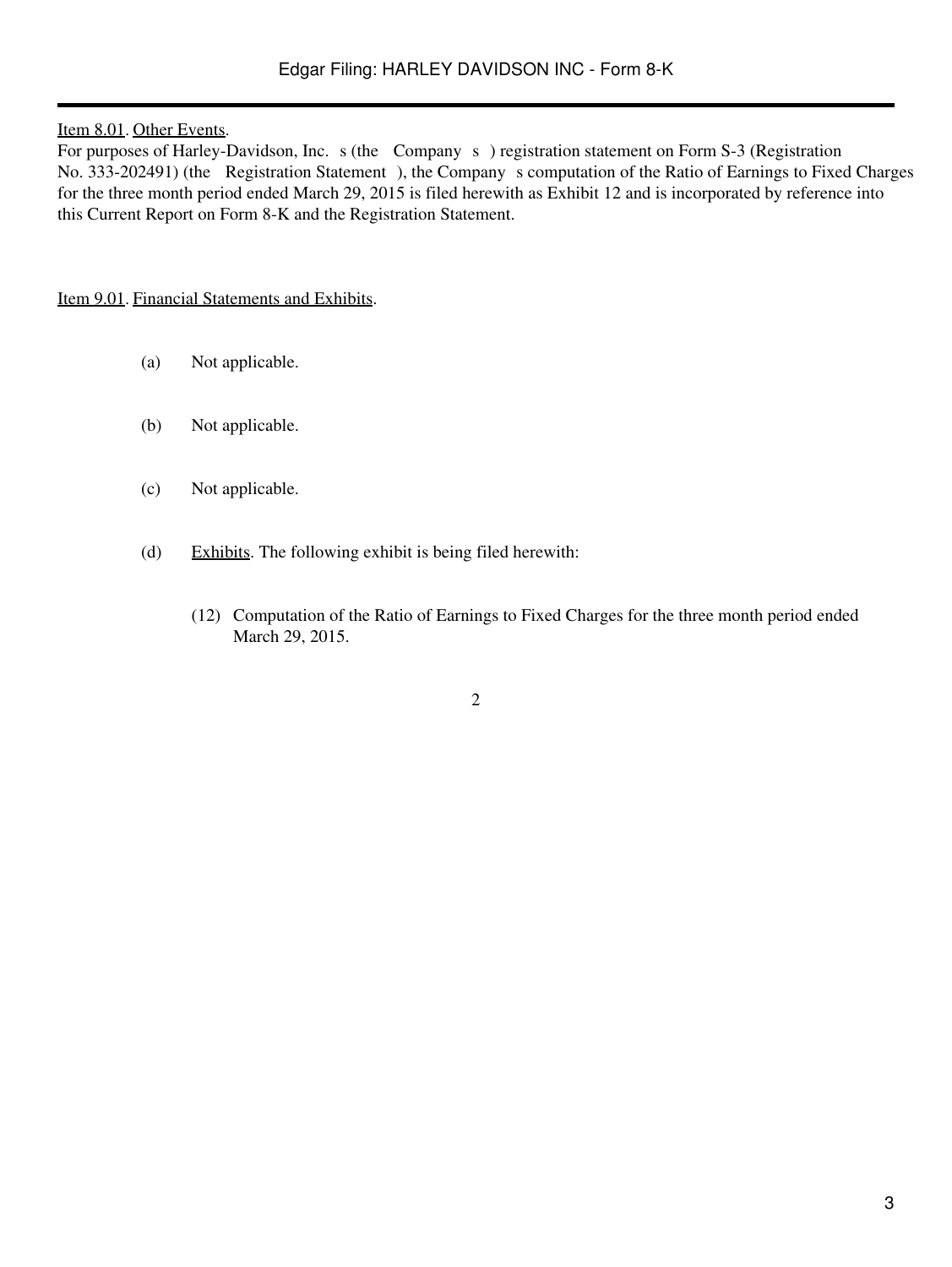### SIGNATURES

Pursuant to the requirements of the Securities Exchange Act of 1934, the registrant has duly caused this report to be signed on its behalf by the undersigned hereunto duly authorized.

# **HARLEY-DAVIDSON, INC.**

BY: /s/ Rebecca W. House Rebecca W. House Assistant Secretary

Date: July 23, 2015

3